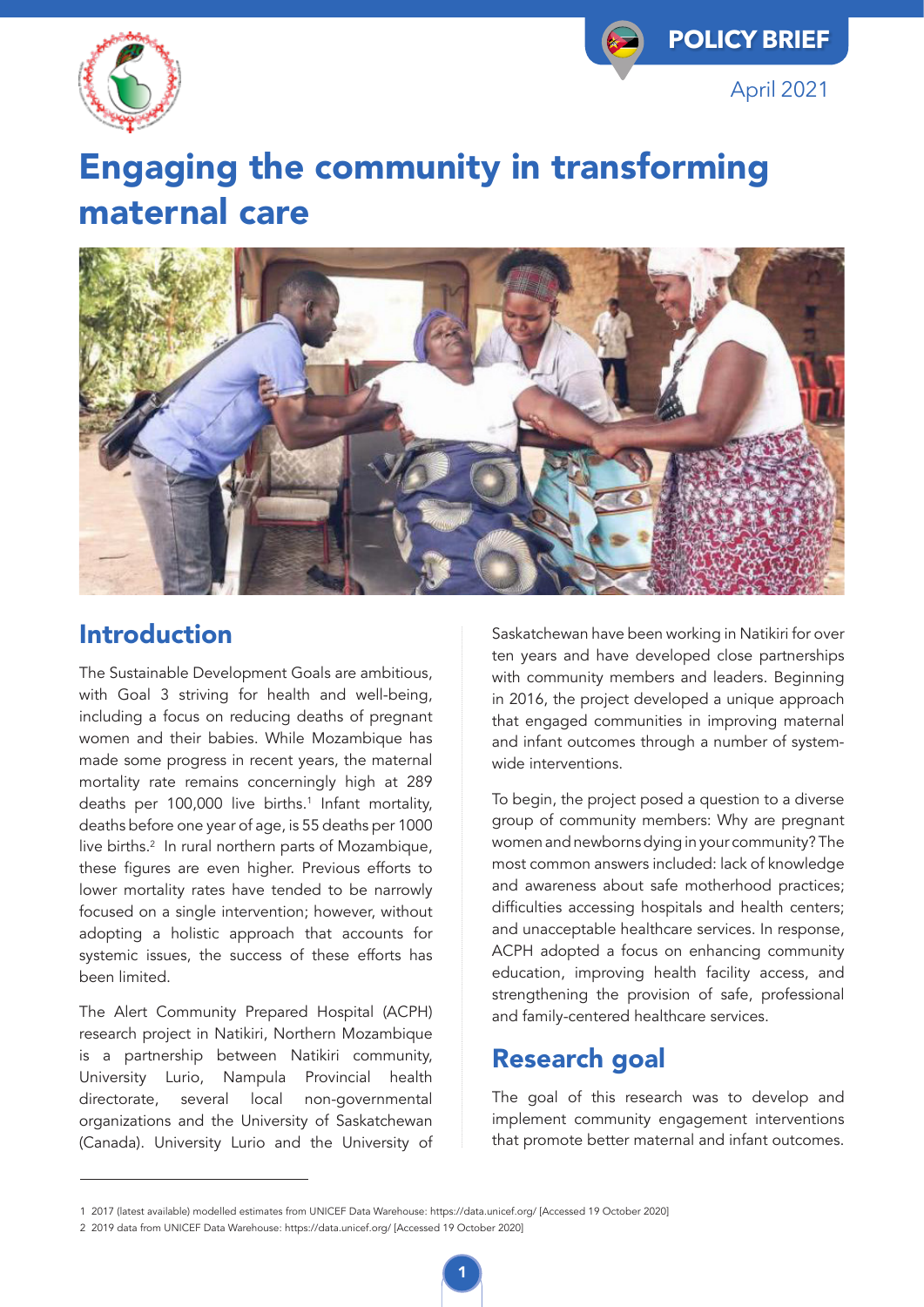Specifically, the project aimed to facilitate greater access to maternal and newborn health services and to improve the quality of those services. The project interventions focused on: adolescents, traditional births attendants (TBAs), local health committees and a Media campaign.

## Community engagement interventions

### Improved sexual and reproductive health education in adolescents

With 48% of girls married before the age of 18 years and 46% of girls aged 15-19 years already having at least one child, sexual and reproductive health education and support for adolescents is paramount. Given the high rate of school drop out after elementary school, we provided sexual reproductive health education in two contexts: (1) at the local high school, by strengthening the efforts of the Geração Biz team and (2) in the community, during the transformative initiation rites education process that most adolescents attend.

#### Key findings and achievements:

Teachers passed on information about modern  $\bullet$ contraceptives to adolescents attending initiation rites ceremonies. Further research funding is needed to determine whether this education – provided during a transformative experience in their lives – led to behaviour change among adolescents.

### Strengthened role of traditional birth attendants

Ensuring that health data are an accurate reflection of what is occurring in the community is an ongoing challenge. Drawing on our strong relationships with local traditional birth attendants (TBAs), we trained 84 of them to enhance their role in the community such as collecting health data.

We set up a monthly reporting system to capture the numbers of: pregnant women, prenatal referrals, referrals to the hospital for delivery, and deliveries in the community. TBA training also addressed topics like how to identify danger signs of pregnancy. We worked closely with the local hospital and provincial health system so that TBAs could accompany pregnant women during the labor and delivery process.

#### Key findings and achievements:

- The communication between the community  $\bullet$ and the hospital was strengthened, and there was improved continuity of care.
- **O** Communities registered marked improvement in all areas of TBA care (Table 1).

### Table 1. Indicators related to Traditional Birth Attendant (TBA) care, 2018 and 2019

| 2019   | 2018 | Indicator                                      |
|--------|------|------------------------------------------------|
| 2004   | 215  | Pregnant women assited                         |
| 108    | 54   | Women reffered for increased<br>obstetric risk |
| 708    | 512  | Women reffered for<br>institutional delivery   |
| 1061   | 487  | Women reffered for prenatal<br>care            |
| $341*$ | 168  | Births outside of hospital                     |
| 45     | 51   | Neonatal deaths                                |
| 69     | 17   | Sick newborns reffered to<br>hospital          |

\*Note: The increased number of births ouside of the hospital reflects more through data collection: the 2018 figure is the statistics collected from the health center, whereas the 2019 figure also captures data collected from the community.

### Increased presence of local health committees

Local health committees are the backbone of community health education. In 2017 we mapped the community found that there were 23 committees on paper, but only six were functioning (and poorly, at that). We began meetings, discussion and trainings with the local health committees to strengthen and expand their presence in the community. Through the efforts of our project, there were 17 functional committees by 2018 and 20 groups in 2020. The 20 local health committees in the area are thriving groups with strong family health champions, spreading key sexual and reproductive health messages to the community and working closely with the comanagement committee of the hospital.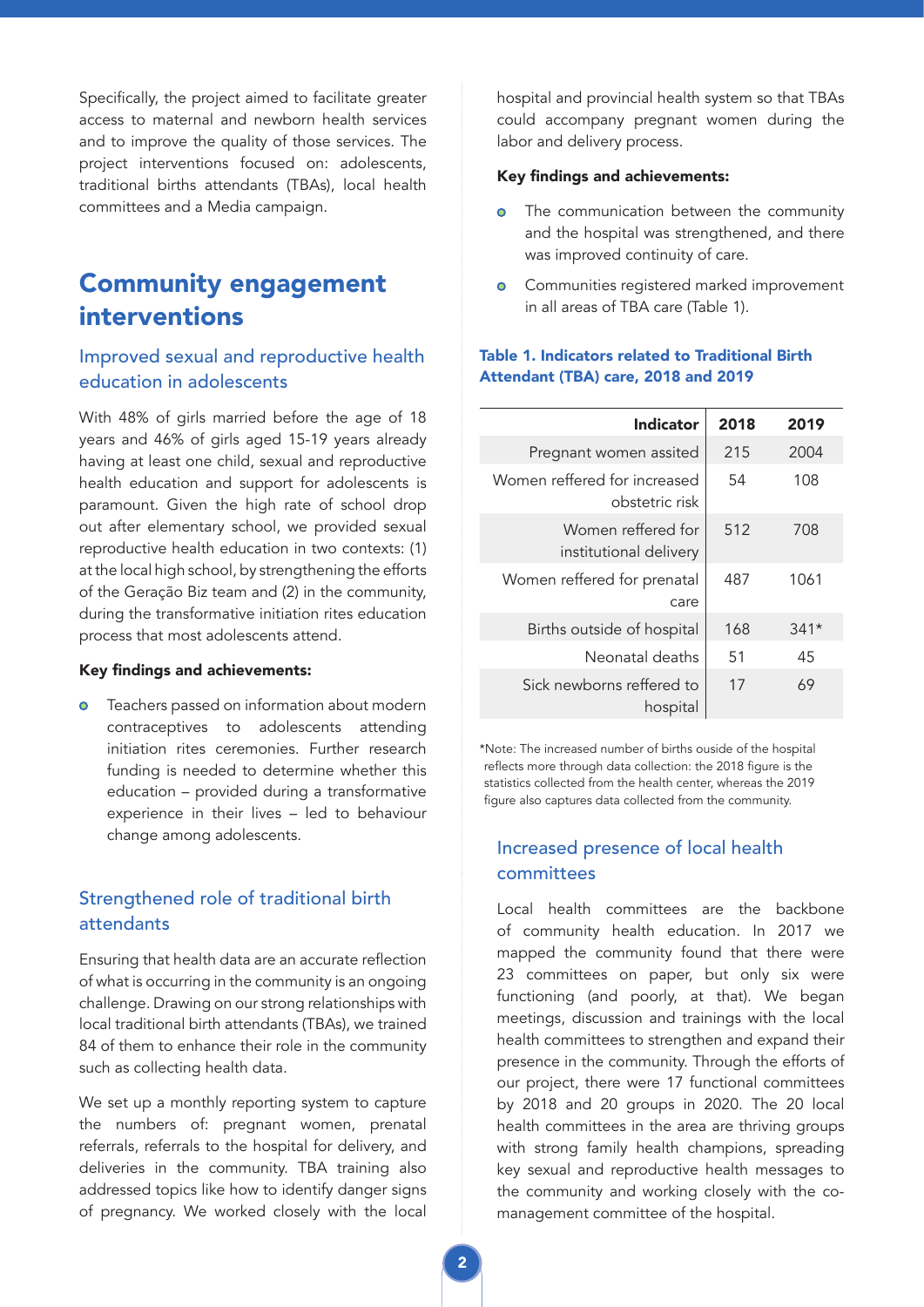#### Key findings and achievements:

- All local health committees are now represented  $\bullet$ on the Co-Management committee at the local hospital, allowing for open discussion of community problems at the health facilities and sharing of this knowledge back to the community. As a result, the quality of care has improved and misunderstandings between community members and health professionals have been resolved.
- The local health committees have been active  $\triangleright$ in:
- o giving health lectures;
- o making home visits;
- o providing referrals of pregnant women for prenatal care, institutional delivery, family planning and newborn care; and
- o providing referrals of children with fever, malnutrition, incomplete vaccination according to age for children from 0 to 5 years old.

### Spreading health messages through a media blitz

In rural Mozambique, health messages are commonly delivered over the radio and by word of mouth. The aim of this intervention was to

broadcast ACPH sexual and reproductive health key messages to the community. Our media campaign initially included 16 radio spots and four radio theatres. To support the uptake of these messages, we donated radios to villages and established listening groups to discuss the messages. Efforts were further strengthened by visits from the community theater group, which was also developed and supported by the project. Much singing, laughing, and learning occurred at the monthly visits of the theater group to various outlying villages.

#### Key findings and achievements:

- In December 2017, a total of 22 time slots,  $\bullet$ each 30 minutes long, were purchased at two local radio stations: Rádio Vida and Rádio Encontro. Three 15-minute radio theater plays and 10 information spots were recorded by actors from the community theater group.
- **o** To ensure full understanding, all the messages were transmitted in the local language, Emakhua. A renewal of the memorandum of understanding with these two radio stations allowed for further dissemination of the project's activities by radio twice a week until November 2019.

## **Policy recommendations**

#### 1. Adolescents:

- a. Fund and support Geração Biz groups in all secondary schools, as students see this as a helpful way to learn about sexual and reproductive health.
- b. Develop a teaching manual for teachers who conduct traditional initiation rites to use in training adolescents on sexual reproductive health.

#### 2. Traditional birth attendants:

a. Develop community/healthcare center connections with traditional birth attendants, as they are a valuable resource for accompanying laboring women,

ensuring safe access, and compiling accurate community statistics.

- 3. Local health committees:
- a. Provide adequate resources in rural communities to support local health committees
- 4. Media Campaign
- a. Encourage regular radio broadcasts of key sexual and reproductive health messages in rural areas as many people listen to this modality and it can effect change.
- b. Develop community theater with the aim of sharing key sexual and reproductive health messages.